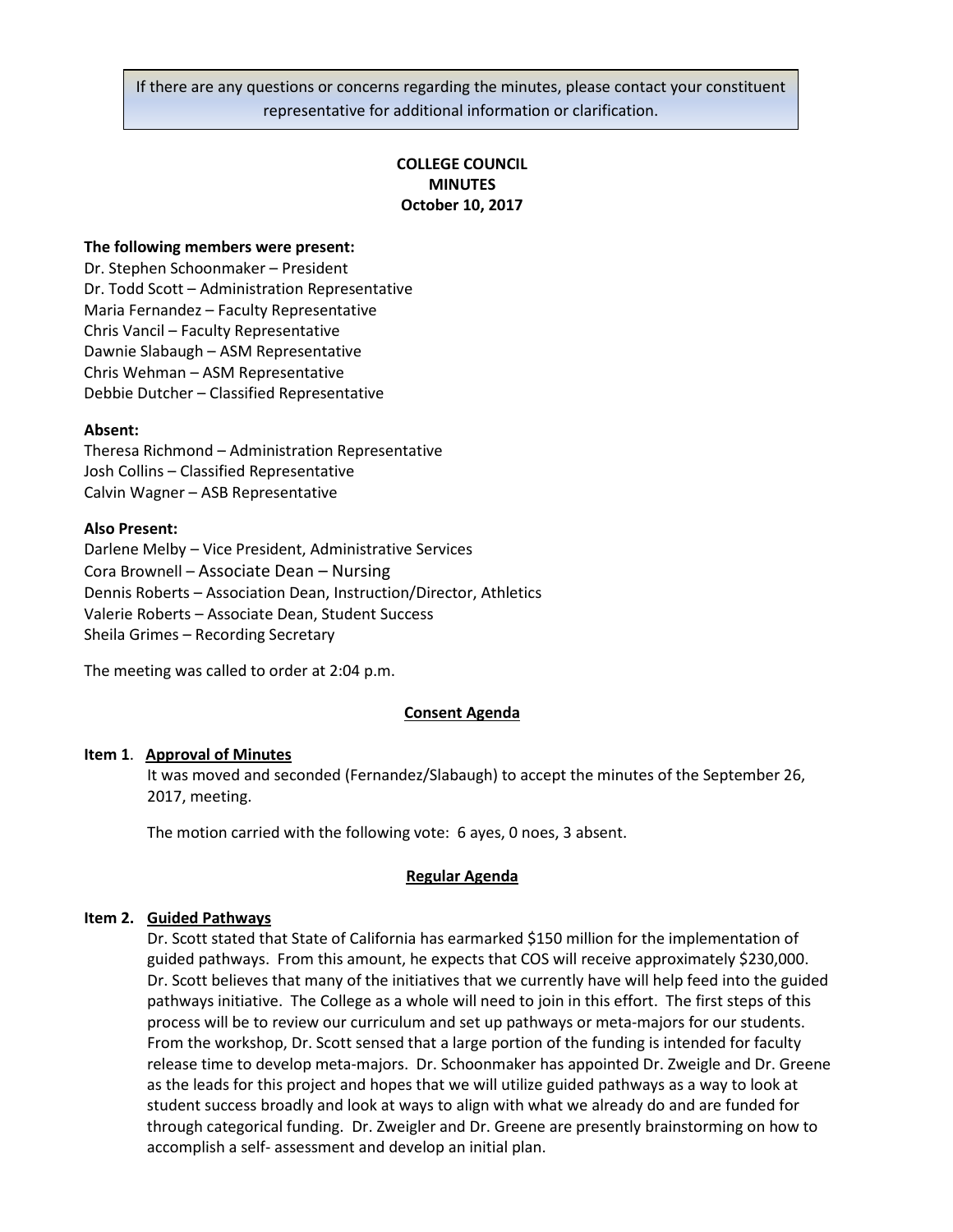### **Item 3. Organizational Charts**

At our last meeting, it was requested that we review our current organizational structure and invite the administrative leadership to our next meeting.

Dr. Schoonmaker noted that as we begin building our budgets for next year, they will be based on the following key pieces of information:

- What is our Mission Statement?
- What is our Vision?
- What are our Values?
- What is our Institutional Master Plan?
- What are the things needed at the programmatic level?

Dr. Schoonmaker shared that in higher education, a major portion of the budget is devoted to personnel costs. Keeping hiring in mind, as the budget is being developed, the following questions will be asked:

- What positions do we currently have?
- What are the positions that we have that are still vacant and do they need to be filled?
- What are the positions we presently do not have but we need?

All of the above will be identified in the budget process and vetted through our Planning/Budget Committee and College Council; reviewed by the Superintendent/President; and then to the Board to be adopted.

Since he became the Superintendent/President, Dr. Schoonmaker has had frequent discussions with Theresa Richmond regarding our hiring policy and procedures and all of the variables associated with employing and restructuring. Chris Vancil inquired as to why the College has chosen to replace or not to replace the CTE Dean and the Kinesiology Instructor/Head Coach – Cross Country – position. Dr. Schoonmaker noted that these questions will be answered as we develop the budget for 2018-2019.

Chris Vancil understood that faculty could not supervise anyone. Therefore, he questioned why Dr. Sunny Greene, Director/Counselor – DSPS, has staff members reporting to her. He would like the College to be consistent in their practices.

Dr. Schoonmaker noted that if anyone has additional questions regarding the organizational charts to let Sheila know and she will place this item on the next College Council agenda.

## **Item 4. Governance/Committee Structure**

Dr. Schoonmaker shared with the Council an updated copy of the working document entitled, "Committee Structure for College of the Siskiyous/Siskiyou Joint Community College District Governance." He mentioned that this governance document could be shared throughout the campus community as a working document that currently captures our governing process. He stated one of the questions that we need to ask ourselves is, "How do we govern at COS." Our governance should be reflective of our mission which he believes is to transform students' lives.

Chris Vancil requested that the College arrange for Brown Act training for faculty as they are several committees under the Academic Senate that are subject to the Brown Act. All agendas for faculty and students' Brown Act Committees can be posted on the two-sided kiosk located outside the Learning Resource Center (LRC). As a resource, Dr. Schoonmaker would like to develop a "Brown Act Kit" that could be given to all the Brown Act Committee chairs.